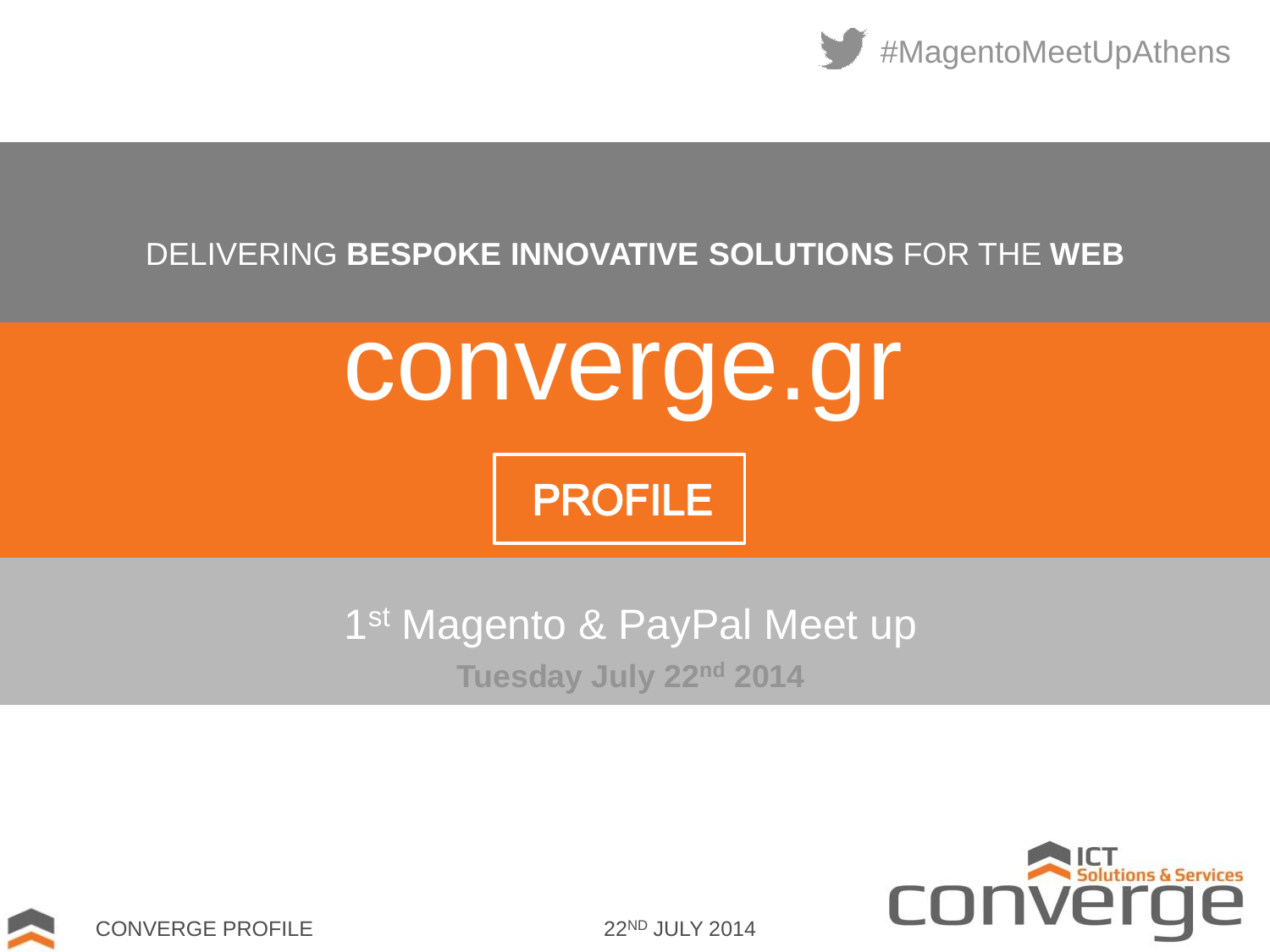

## **A little bit about us**

- Converge ICT Solutions & Services S.A. was established in 2006 and is part of **PRC Group – The Management House SA**.
- We provide **Bespoke** and **Innovative Solutions** for the **Web** with a **360**°**approach**
- We address all major Business Sectors, incl. Automotive industry, Telecoms, Retail, Health, Tobacco, Energy, etc.
- Our services include Web Development, Online Marketing, e-Commerce, CRM & loyalty Systems and Software Development & Integration. In most of these areas of expertise Converge has proprietary solutions.
- Our major goal is offering reliable, innovative Solutions and Services that meet our customers needs and expectations.
- Our sales is balanced between national and international projects, incl. EC, US, UAE, Qatar, Jordan.
- Since 2012 Converge has presence through an affiliated agency in Montreal, Canada (QC) to address the North American market.

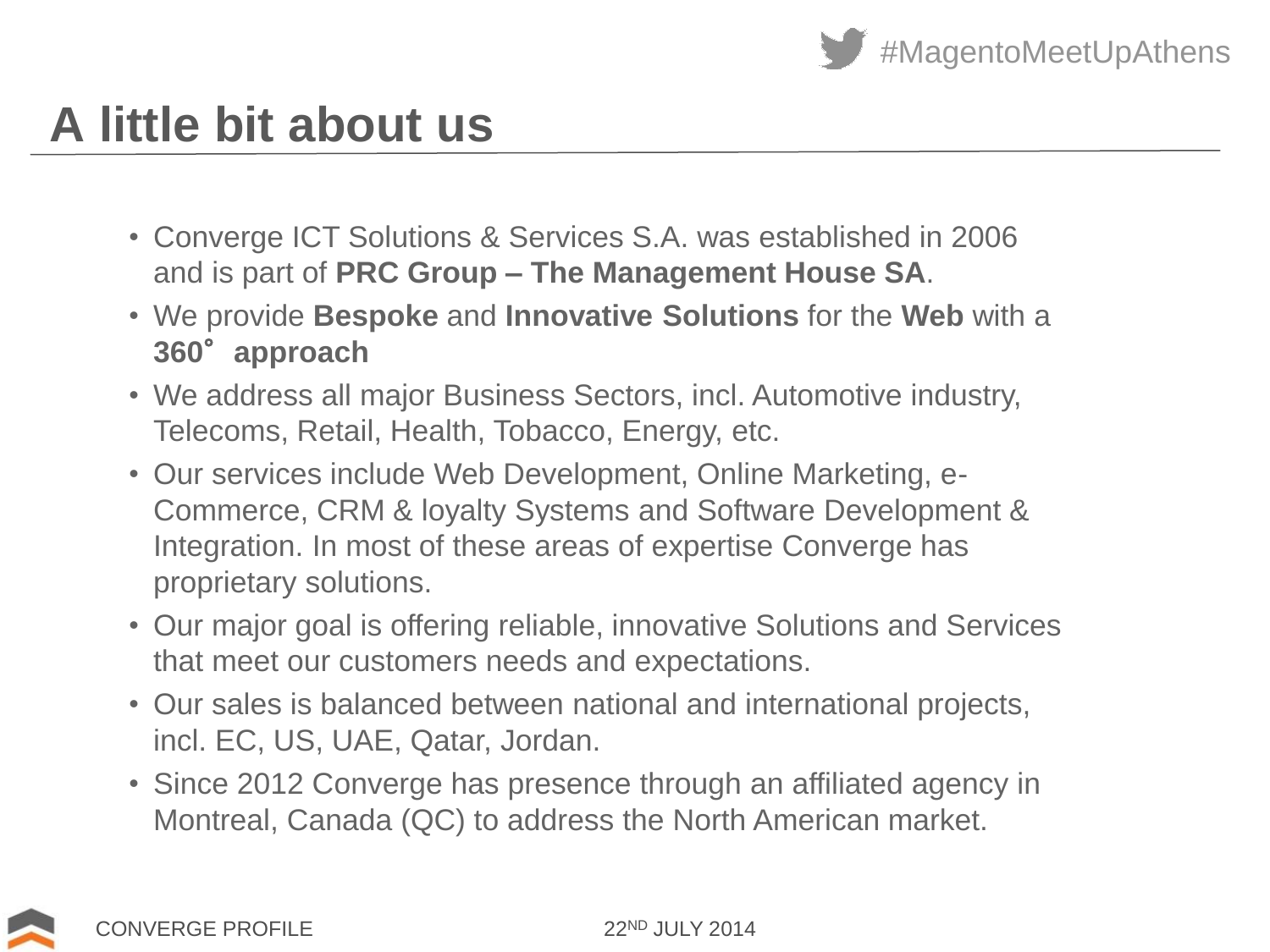CONVERGE PROFILE 22ND JULY 2014

# **PRC Group**

- Turnover: Euro 25 million
- Number of full-time employees: 150
- Number of Strategic Business Units: 5
- Number of companies: 9
- **Strategic partners**:
	- **Millward Brown**, UK: Market research & decision support tools
	- **Burson – Marsteller**, USA: Global leader in PR & Communication
	- **WPP, Kantar**, UK: Advertising, Market research
	- **Walker Information**, USA: Stakeholder relationship assessment
	- **ALBA Graduate Business School**, Greece: Academic research
	- **Great Place to Work Institute**, USA: Workplace consulting
	- **Business in the Community**, UK: Corporate Responsibility Index
	- **TM International, TACK International**: Global presence in 50 countries

the management house



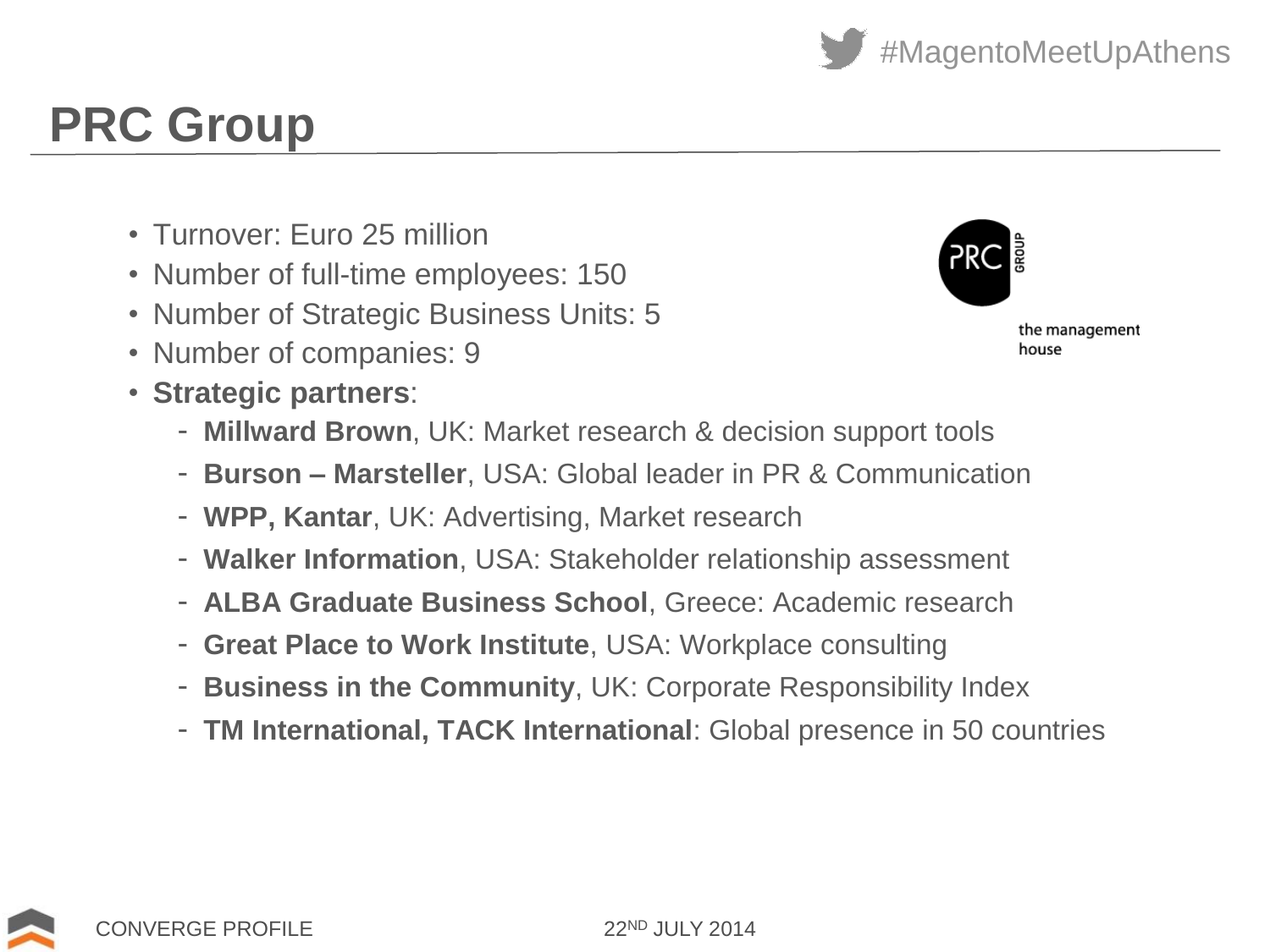



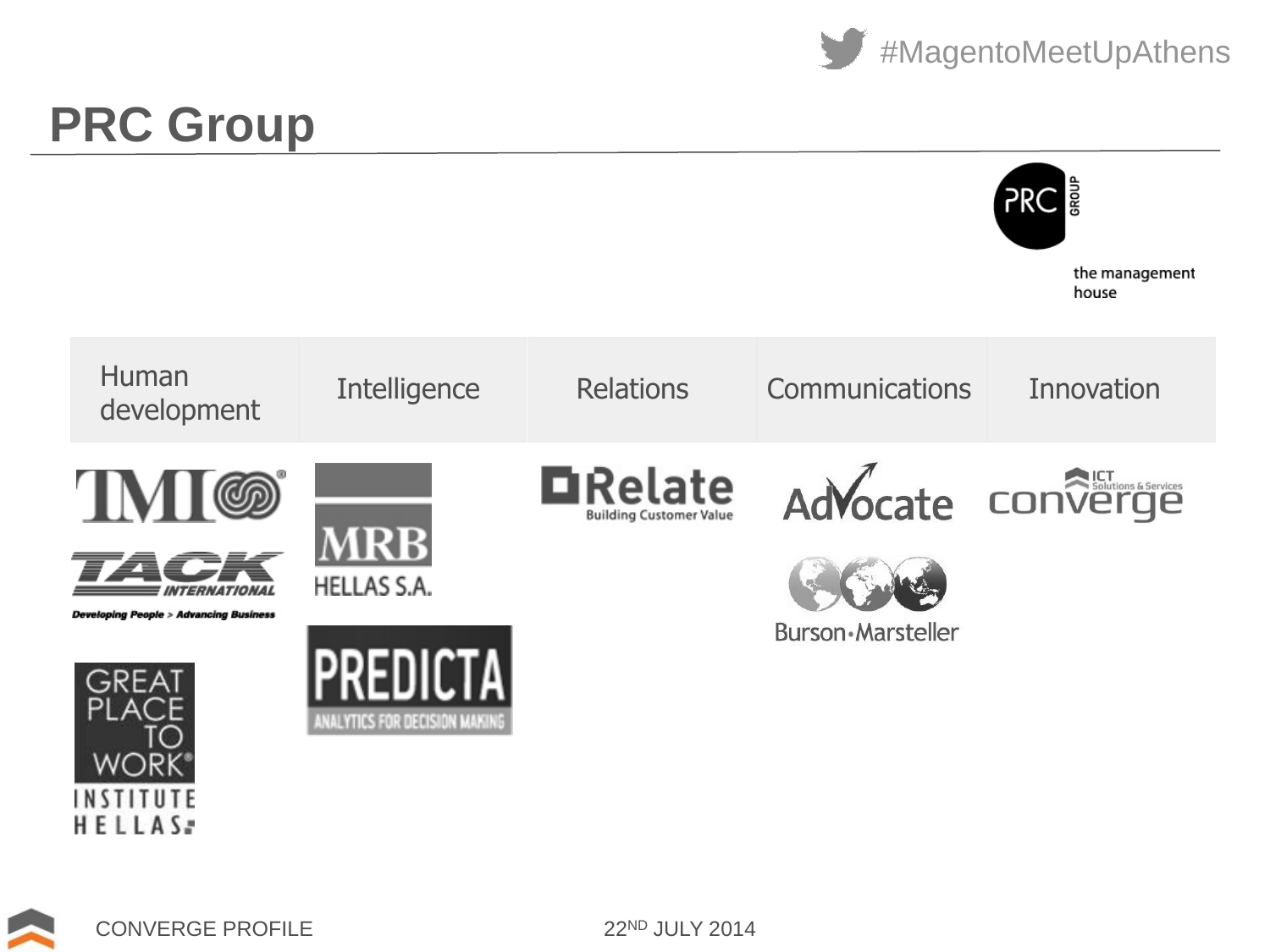

# **How can we be of Service?**

We cover anything that is needed for a digital project

#### **Consulting – Strategy**

We offer Consulting Services based on highly skilled and experienced engineers in the area of ICT.

#### **Design & Development**

Bespoke Development and a 360 approach offering innovative solutions addressing our client's needs and their business reality.

#### **Optimizing & Growth**

By embedding SEO high-end techniques we improve the visibility of a website in search engines via the organic or algorithmic search results.



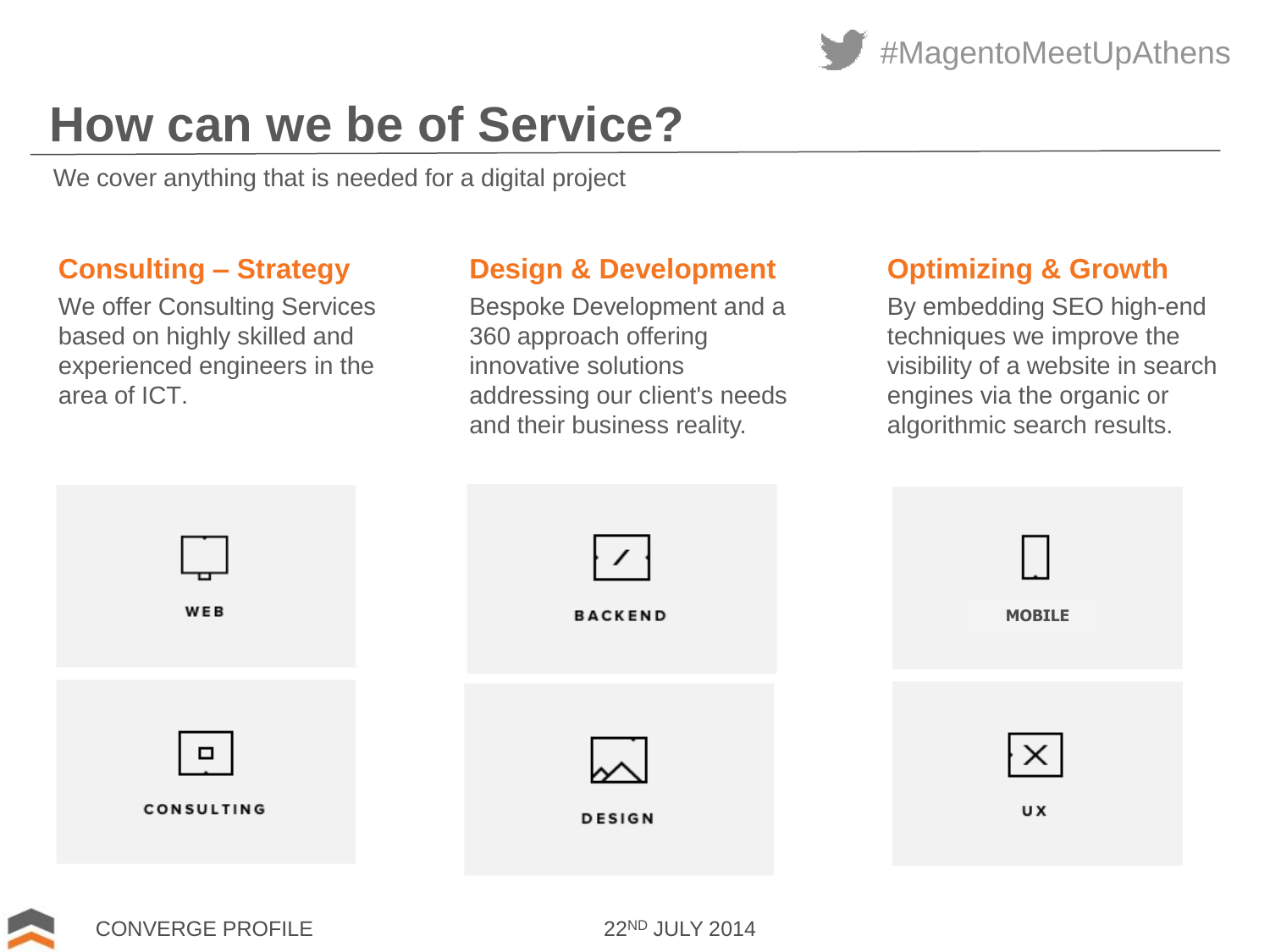

# **Our Key Competences**

In most of these areas we work with proprietary tools but also recognized platforms

### **Software integration**

Enterprise Solutions using State of the Art Technologies with high competences in networks and security



### **Internet of Things**

Using a Service oriented architecture we can integrate any 3<sup>rd</sup> party system offering service automation



### **e-Commerce**

We have extensive knowledge on ecommerce platforms from oracle systems, whitelabel marketplace engines & Magento platform development and running



#### **CRM & Loyalty Systems**

Design and run the segmentation and operation of any CRM platform for Loyalty systems.



## **Web & Mobile Development**

We design and develop any Web or mobile project or app,



### **Online Marketing**

Email marketing to banner advertising or SEM campaigns and social media engagement



CONVERGE PROFILE 22ND JULY 2014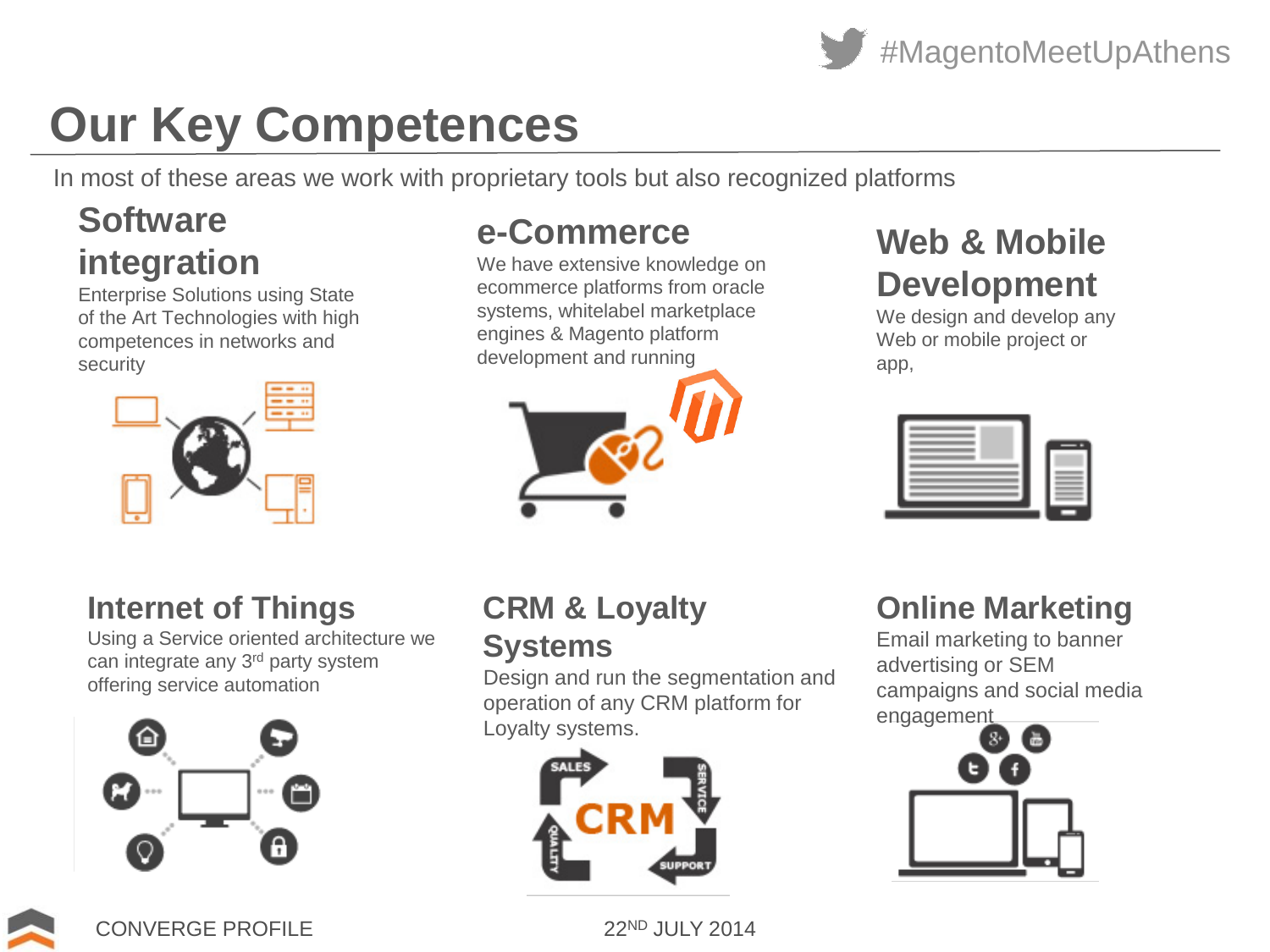

# **Technology**

Technology-agnostic

- **Front end:** HTML 5, CSS4, jQuery, AJAX
- **Backend**: J2EE, Lucene, Struts, EXT JS, php
- **IDE**: Eclipse
- **DB tier**: HIBERNATE, MySQL, PostgreSQL, ORACLE, MS SQL Server
- **Big Data management**: Hadoop
- **ESB:** Mulesoft
- **App tier**: ORACLE Glassfish, Redhat JBoss, Tomcat
- **Web tier**: Apache
- **Platforms:** Magento
- **IaaS**: Converge hosting environment (CitriX XEN) or Microsoft Azure
- **PaaS**: Cloudfoundry / OpenStack
- **OS**: Linux, Windows Server
- **Mailserver**: postfix, Zimbra
- **M2M**: IoT-A, ETSI M2M

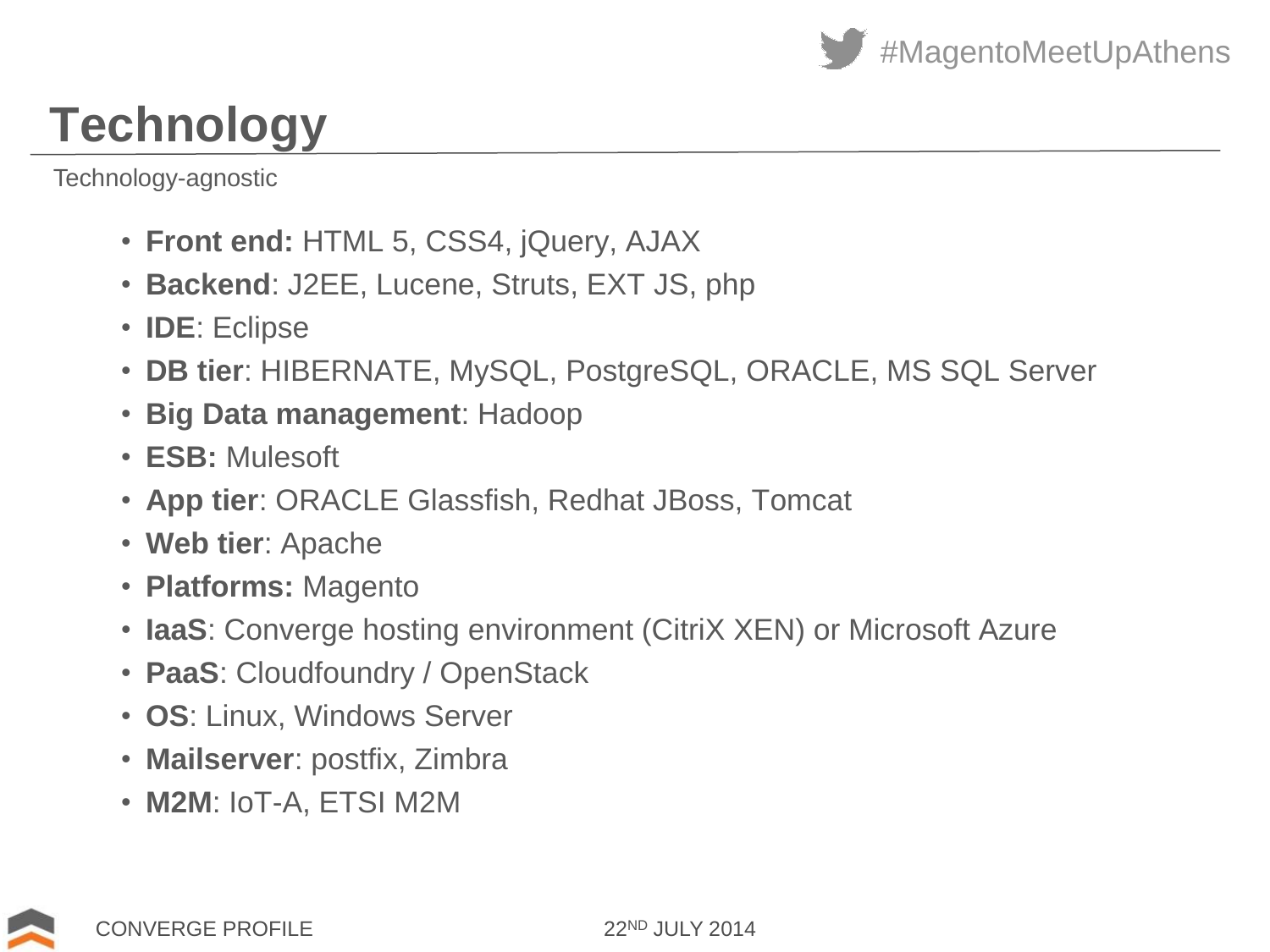

## **eCommerce**

We cover anything that an eRetailer might ask for

#### **Consulting – Strategy**

We offer Consulting Services on ecommerce strategy and on the use of technology



#### **Design & Development**

Customization, UX and Responsive Design to deliver top-of-the-line work



#### **Running - Support**

Maintenance & Support services and running of Commerce activities and campaigns



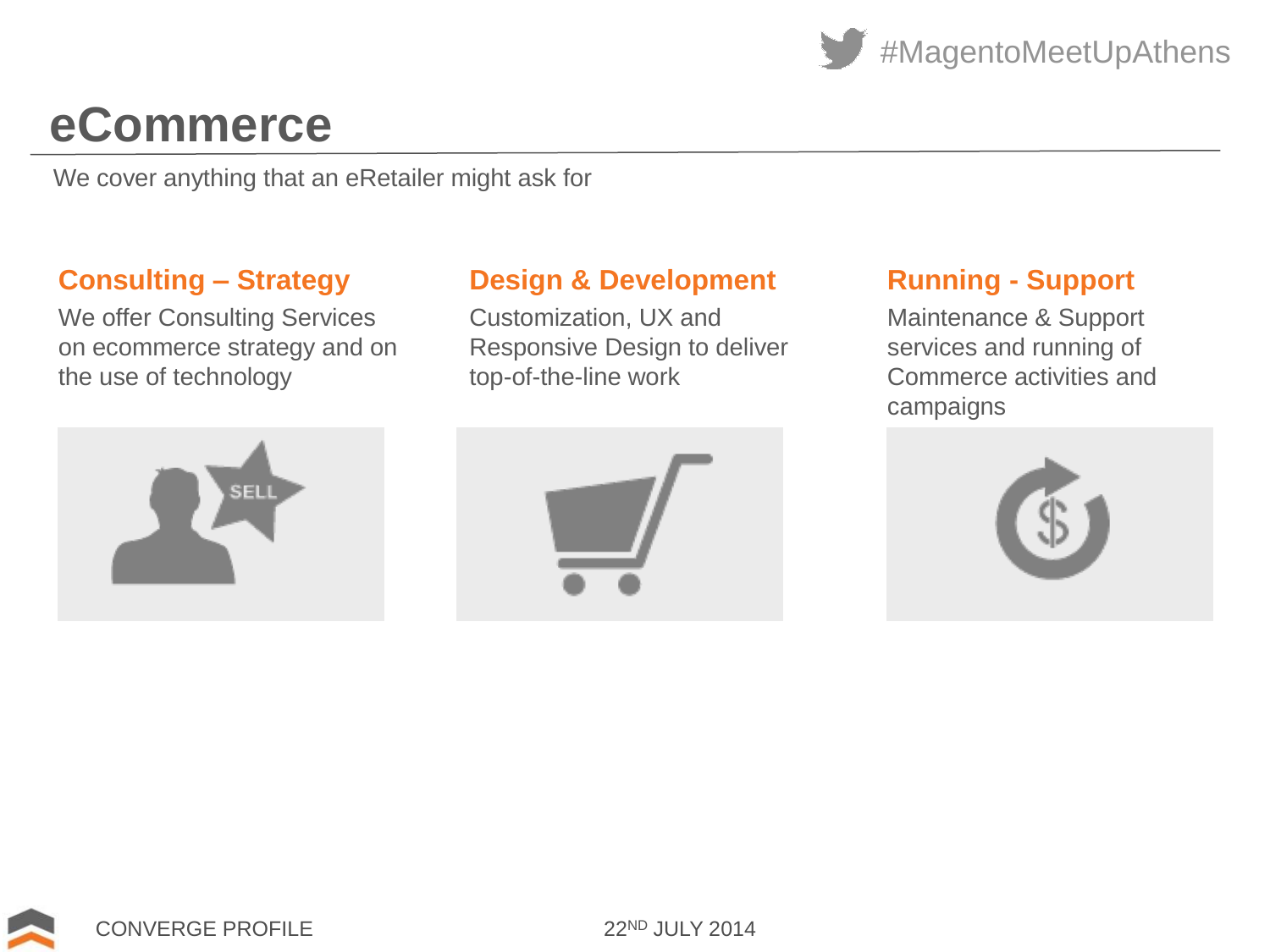

## **Companies whose trust we have gained**